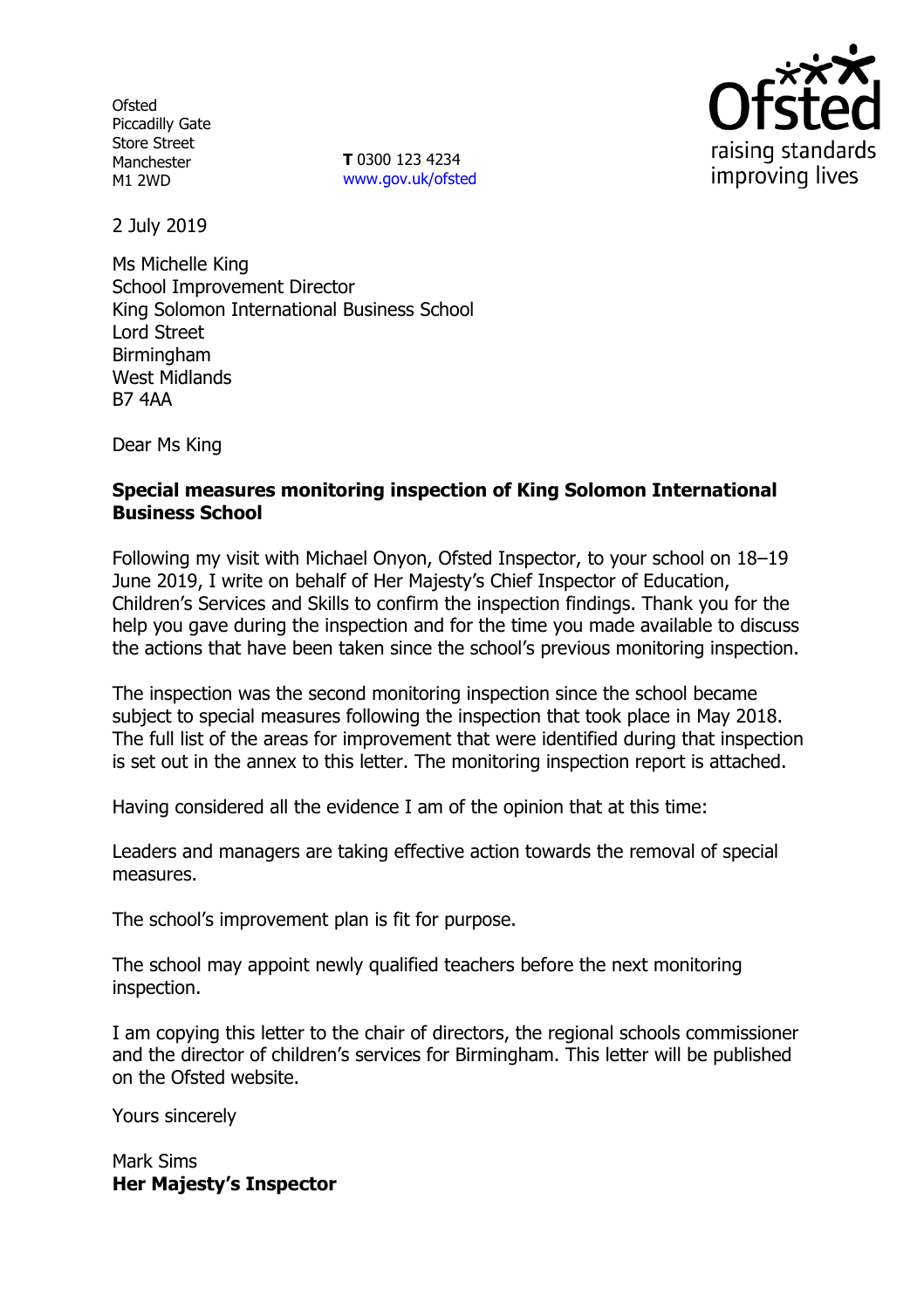

#### **Annex**

## **The areas for improvement identified during the inspection that took place in May 2018**

- Improve the quality of teaching in key stage  $3$  so that, in all classes, pupils are offered the right level of challenge and support. Do this by:
	- making sure teachers plan work more specifically for pupils who have the potential to reach or exceed age-related standards in English, mathematics and science
	- insisting that all teachers use assessment information about pupils' attainment and progress to plan work that is suitably matched to pupils' needs and abilities, retains their interest and extends their learning
	- providing more opportunities for pupils to respond fully to questions during class discussions in order to challenge them more effectively
	- building on the good practice that exists in some lessons where teachers and support staff vigilantly support pupils to remain on task when working independently and regularly correct errors and address misunderstandings.
- Improve pupils' attainment and progress in key stage 3 and sustain improvements to pupils' achievement in key stage 1 as they transfer into key stage 2. Do this by:
	- making sure that in all classes across key stage 3 pupils make more rapid progress and that pupils in Year 9 are better prepared for key stage 4
	- reducing more rapidly the difference between the standards reached by disadvantaged pupils compared with others who are not disadvantaged
	- improving, with greater urgency, the achievement of key stage 3 pupils in science
	- making sure that those pupils who are capable of reaching or exceeding agerelated standards in English and mathematics in key stage 3 do so.
- $\blacksquare$  Make sure that staff apply consistently the school's procedures for managing pupils' behaviour during lessons in key stage 3 by:
	- ensuring that pupils develop positive attitudes to their work and thus improve their capacity to learn
	- applying more consistent approaches to modify and improve pupils' behaviour
	- reducing instances of persistent low-level disruption during lessons
	- continuing to reduce temporary and repeat exclusion rates.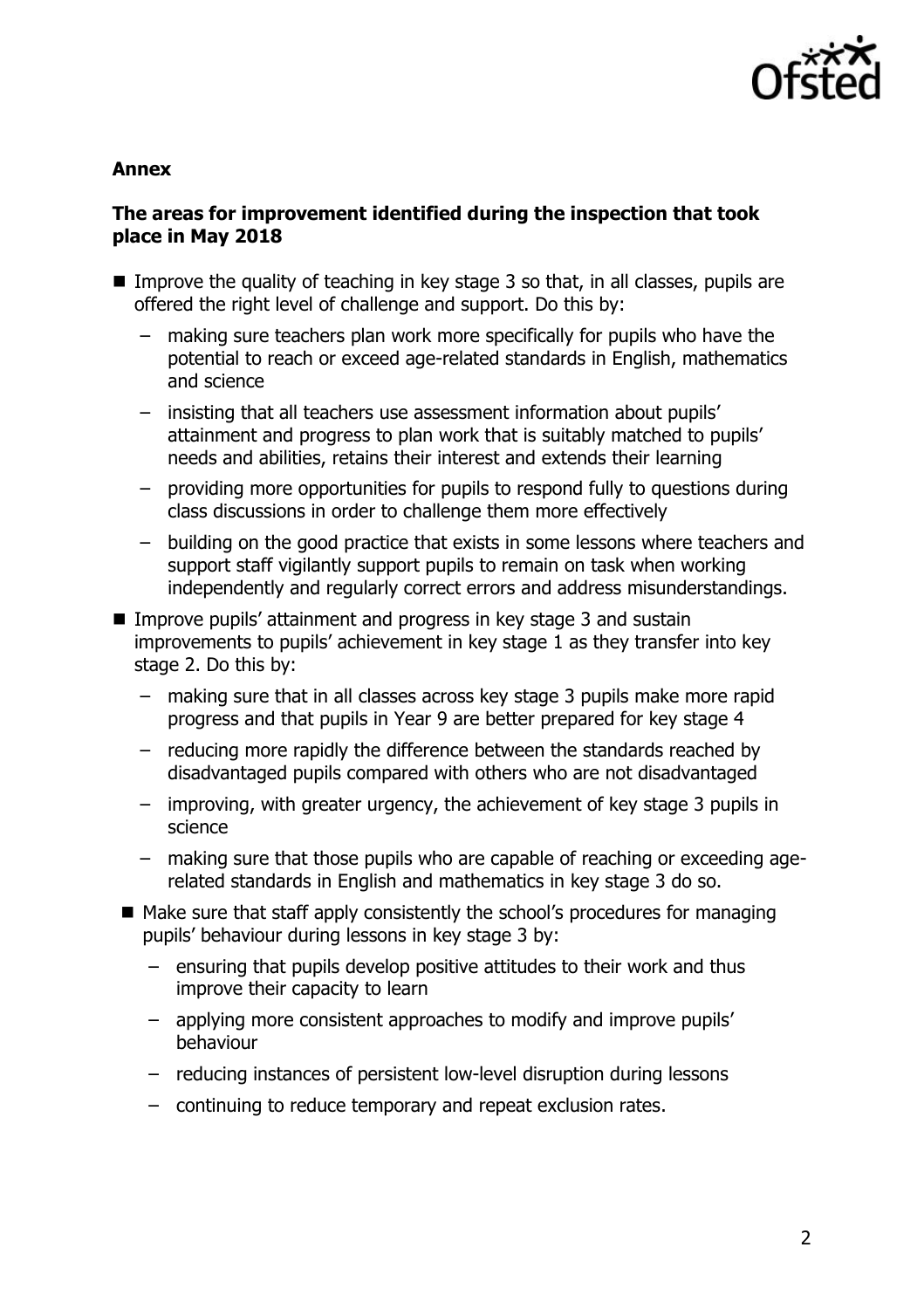

- Improve leadership, management and governance by:
	- consolidating and maintaining stable and secure senior leadership
	- building on the work being done by the strongest senior and middle leaders as the school continues to grow in size
	- making sure that leaders and governors evaluate more accurately the effectiveness of teaching and learning in order to address weaknesses and build on strengths
	- identifying the most important priorities for improvement in the school's strategic action plans, particularly those focusing on the quality of teaching
	- setting out in the school's short- and long-term action plans clear measures of success, as well as stages and milestones, to help leaders and governors evaluate the impact of actions taken to bring about and sustain improvement
	- implementing more robust performance management and oversight of teaching and learning to eliminate weak teaching in key stage 3
	- ensuring that governors are more vigilant in holding leaders to account and have access to objective and accurate assessments of the school's work and progress.

External reviews of governance and of the school's use of the pupil premium should be undertaken in order to assess how these aspects of leadership and management may be improved.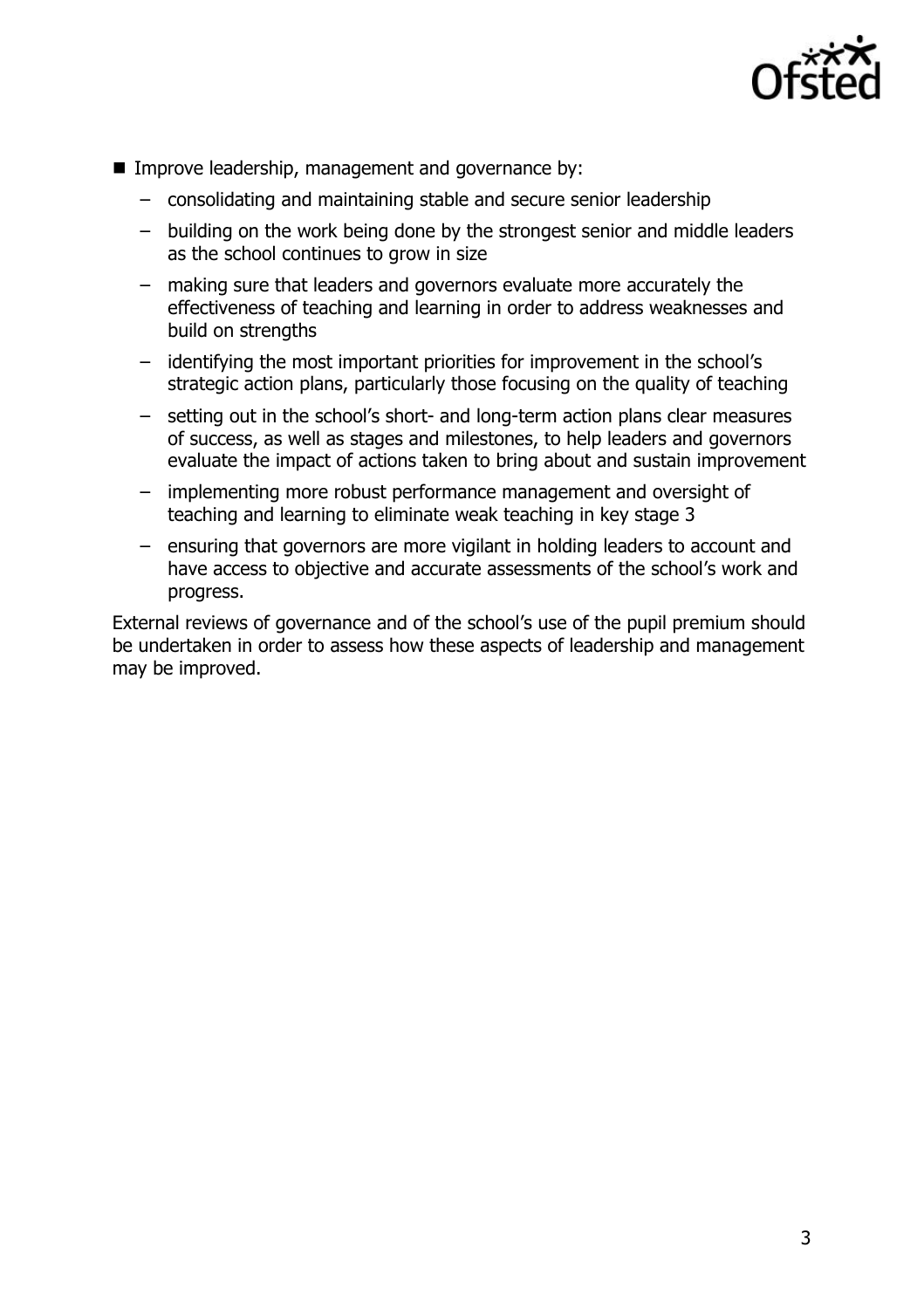

### **Report on the second monitoring inspection on 18 June 2019 to 19 June 2019**

# **Evidence**

Inspectors observed the school's work, scrutinised documents and met with you, other senior leaders and members of staff. An inspector spoke by telephone to the chair of directors and to two school improvement partners for the primary and secondary phases respectively. Inspectors met two groups of pupils, one primary and the other secondary. An inspector spoke to five parents at school and took account of 13 responses to Ofsted's survey, Parent View, and three letters to Ofsted from parents.

## **Context**

A new principal has been appointed and will take up their duties in September 2019. A school improvement director has been in place since the previous interim principal stepped down in May 2019. This post is temporary until the end of the summer term. Additional designated leads have been appointed to strengthen the school's work in safeguarding. In the primary phase, the school does not yet have a named coordinator for mathematics. From September 2019, the school will be taking on a Year 4 and a Year 11 cohort for the first time.

## **The effectiveness of leadership and management**

The school is making significant improvement towards coming out of special measures. Since your recent appointment as school improvement director, there has been an acceleration in the rate of improvement in the quality of leadership in the school. You are ensuring a greater level of consistency in the way leaders hold teachers to account, including in the secondary phase.

You are ensuring that leaders are held to account more closely for their areas of responsibility. There remains some uncertainty in the school's capacity to improve further until the newly appointed principal is in post and the evaluation of the current senior leadership team is completed.

Leaders have taken effective measures to address the shortcomings in safeguarding identified at the previous monitoring visit. The number of designated leads has been increased to five, including yourself. This ensures that there is an appropriate level of seniority. The safeguarding policy has been revised and now identifies a lead person for children who are looked after. Leaders know their specific duties, including those concerning female genital mutilation, peer-on-peer abuse and child sexual exploitation.

Leaders take effective action when any safeguarding incident arises. The policies and procedures for safeguarding pupils and for staff conduct are appropriate, as are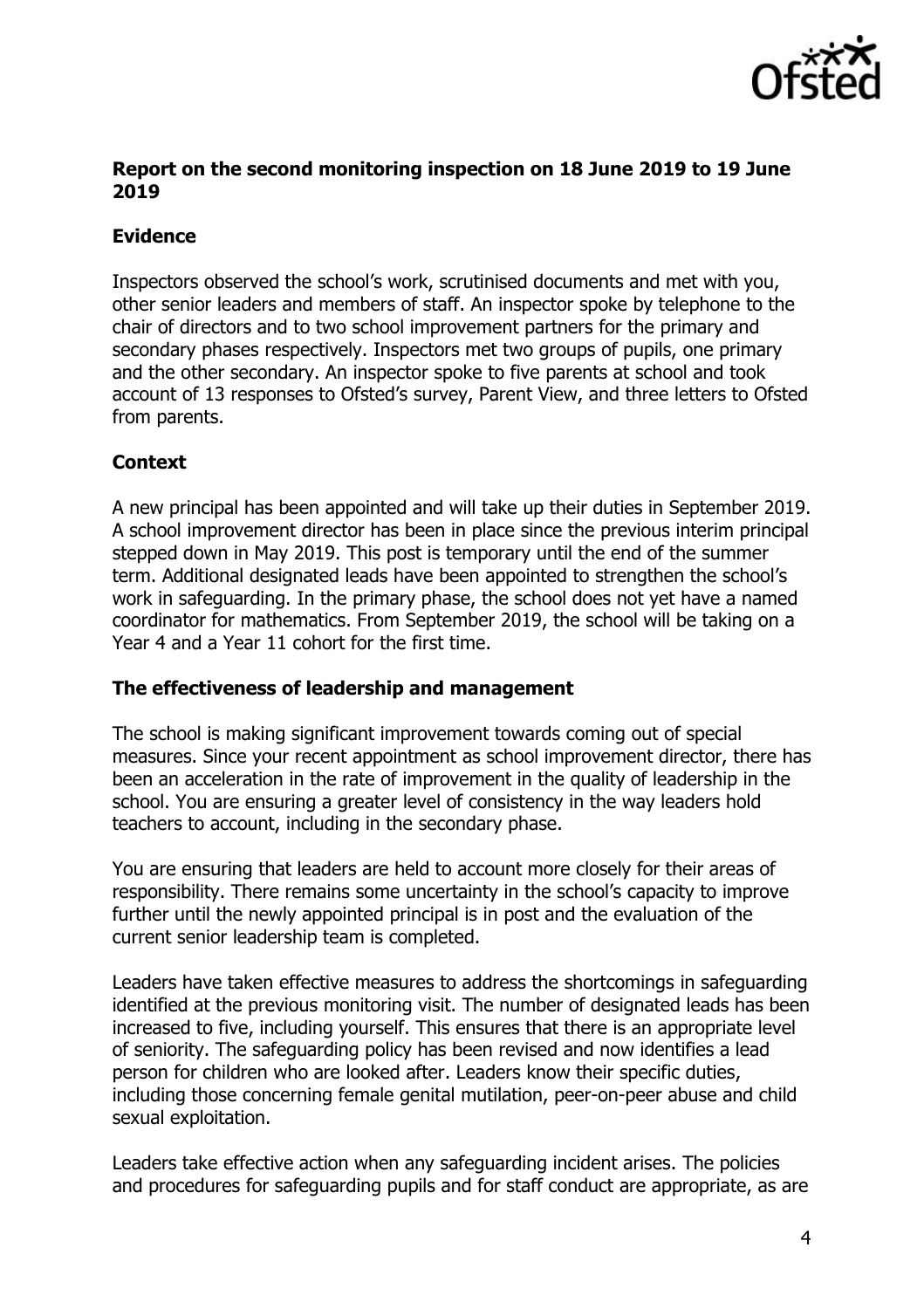

those for making new staff appointments.

Members of staff spoken to by inspectors confirmed that they have been well trained in safeguarding. This has been delivered through online courses and assessments, the outcomes of which are tracked by leaders. Staff know whom to go to, and the procedures to follow, should they need to report an incident.

Pupils spoken to said that they feel safe in school. A small minority of parents expressed concerns around safeguarding, but inspectors found no evidence that the systems in place were not fit for purpose.

Directors have worked hard and successfully to improve their communication with parents and with members of staff. No parents spoken to on this visit raised any concerns around communication, except to say that the website could be improved. The school's website still does not comply with the DfE recommendations for what free schools should publish about its careers guidance programme.

The recent staff survey was positive about communication within the school, but over half of the 60 responses were neutral about governance, despite recent improvements. Staff spoken to in the secondary phase were positive about the impact of having a curriculum link governor. Leaders reported that they are challenged appropriately by directors.

Parent governors, including those from the primary phase, make themselves available including at the school gate so they can respond to any issues raised by parents. There are also regular parent partnership meetings and monthly parents' clinics where parents can express their views. The parents who provided responses via Parent View and those parents spoken to during this monitoring visit now think that leadership and management are good. They say that they would recommend the school to another parent.

Leaders know where pupils eligible for pupil premium funding are doing well and where they are not. Their detailed tracking systems enable leaders to identify any disadvantaged pupils who have fallen behind in order to provide additional support. They know that in the secondary phase, disadvantaged pupils are not doing as well in English as in mathematics. Pupils have made rapid improvements in science. Despite the strategy focusing mostly on reading and less on mathematics, in the secondary phase disadvantaged pupils are not doing as well in English as in mathematics.

#### **Quality of teaching, learning and assessment**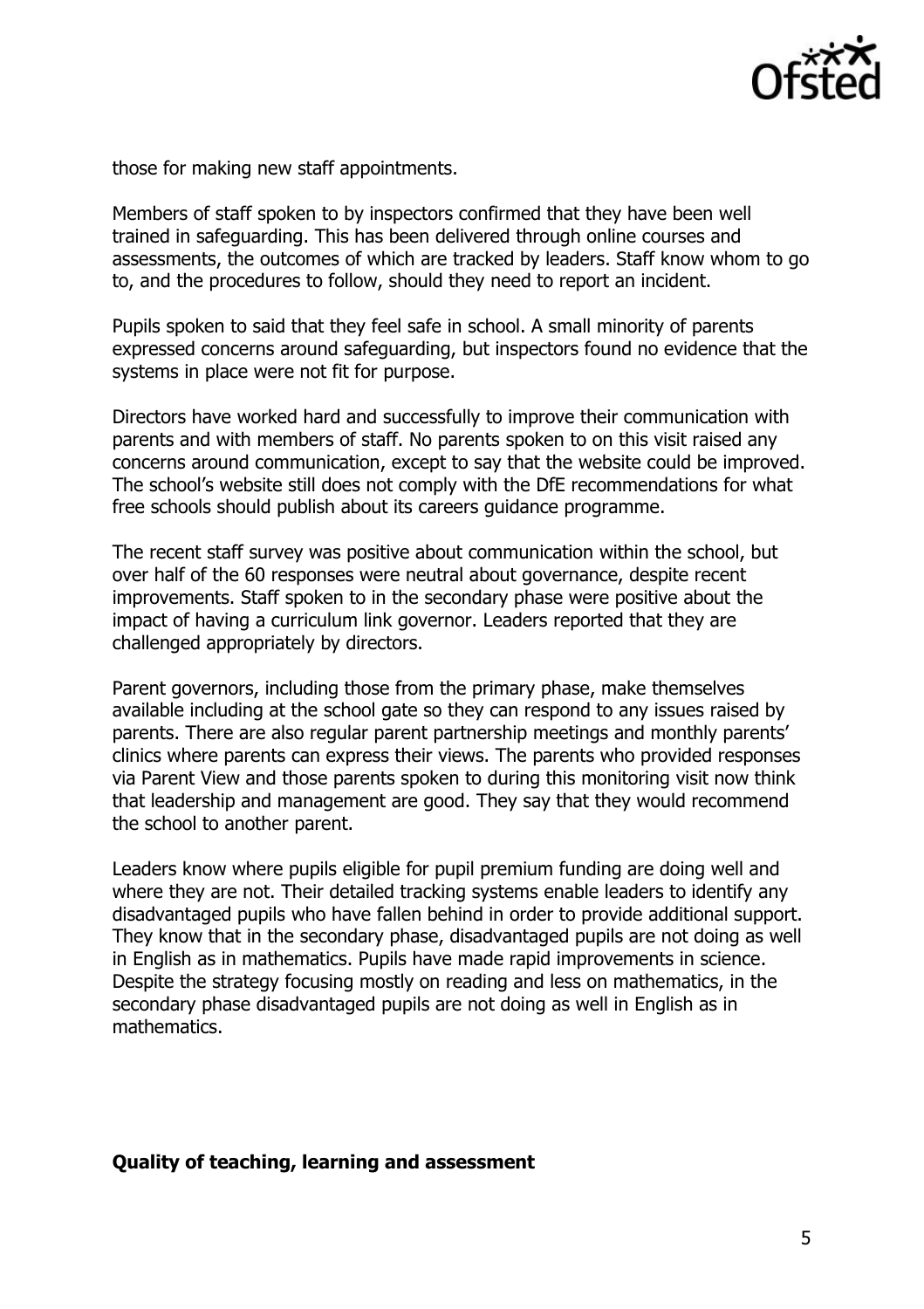

There is a strong and improving profile of teaching and learning in the primary and early years phases. The focus on improving writing has led to pupils in primary (both boys and girls) stating that writing is now their favourite subject. Pupils have the opportunity to write at length in a range of different subjects, for example through producing diary entries and writing letters in history and religious education. Teachers reinforce the importance of the accuracy of pupils' spelling, punctuation and grammar across subjects, including mathematics. Their questioning is effective and elicits extended answers from pupils. Planning in primary subjects other than mathematics ensures that teachers are meeting the needs of pupils from a range of starting points. They are using assessment well to plan the next steps of learning.

Leaders recognise that, as a result of a new approach to teaching mathematics in primary, not enough pupils are achieving greater depth. Conversely, a higher proportion of pupils have achieved age-related expectations, compared with reading and writing. The primary pupils who were spoken to reported that they did not enjoy mathematics as much as they did their other subjects.

There is a mix of strengths and weaknesses in teaching in the secondary phase. This is accurately reflected in the leaders' evaluation of teaching. Until recently, challenge by leaders in the secondary phase had not been as rigorous as that provided in the primary phase. This was particularly noticeable in subjects such as science, where it is difficult to recruit staff. This is being addressed by you to ensure a consistent level of challenge of teaching and learning across the school. Teachers who require additional support and coaching have been identified. Already this has led to improvements in previously weaker subjects. The teaching of science, for example, has significantly improved. Subject leaders are increasingly involved in monitoring and providing support to colleagues. They have also arranged opportunities for teachers to watch colleagues teach so they can observe practice and learn from the specific identified strengths of others, for example in behaviour management. There is a greater consistency of staffing now and less reliance on agency staff to deliver lessons.

Older pupils in the secondary phase reported that teaching has significantly improved compared with last year. They said that relationships between staff and pupils are much better. Teachers' expectations are much clearer and consistent. Secondary pupils reported that they especially enjoy lessons in mathematics, geography, art and physical education. The quality of teaching and learning in secondary is not as consistently strong in English as it is in mathematics. It is much improved in science.

Despite recent improvements in the quality of teaching, uptake for modern foreign languages is set to fall in Year 10 next year from an already very low starting point the year before. This means that the school is falling further behind the government's aspiration for the large majority of pupils to take all of the English Baccalaureate (EBacc) subjects at GCSE, including modern foreign languages.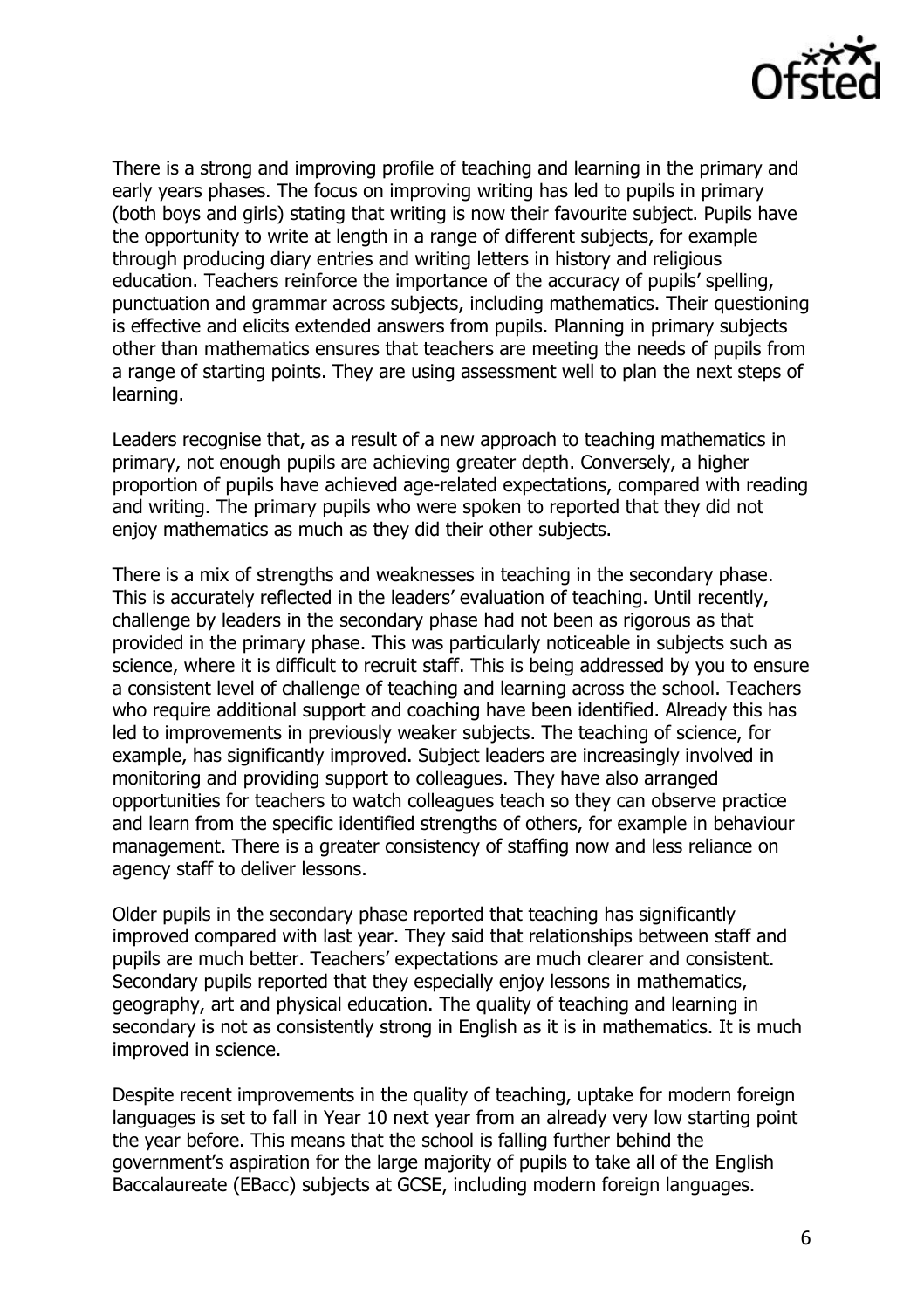

#### **Personal development, behaviour and welfare**

There has been a continued improvement in pupils' behaviour, including in the secondary phase. Teachers' and leaders' expectations are consistent, and pupils have responded well. Very little low-level disruption was seen in lessons during this inspection. Pupils spoken to throughout the school confirm that behaviour is much improved.

There is some over-crowding on corridors and the stairs at lesson changeover and at breaktimes, but pupils are safe and act responsibly. Similarly, on the playground there is a positive environment where all pupils are engaged in activities or discussion groups and no one is left out. There is a strong community spirit among pupils. Despite the long queues for snacks at breaktime, pupils wait patiently and queue sensibly. Primary pupils spoken to said there was not enough equipment available to occupy them at breaktimes.

Although the number of fixed-term exclusions has risen, the percentage has fallen, including for repeat exclusions. This is because of the increased number of pupils on roll. Leaders make use of an inclusion room where pupils are sent if they are disruptive in lessons. Usually the numbers using the room are small, but there was a rise in numbers during the inspection visit. Although leaders keep a register of who attends the inclusion room, there is little in the way of analysis of trends and patterns to identify whether the use of the inclusion room is having a positive effect on persistent offenders. Pupils in the inclusion room are expected to do the work they are missing from lessons. However, they cannot carry out work in practical subjects such as physical education, design and technology, and music.

Although there is very little low-level disruptive behaviour in lessons, a small number of pupils in the secondary phase, mostly boys, have become disengaged. This is evident in their attitude and body language in lessons and in the incomplete or poorly presented past work of absent pupils.

Attendance has continued to improve, but not as rapidly as leaders would like and it is still below the national average. There have been more rapid improvements in attendance for pupils with special educational needs and/or disabilities (SEND) and for disadvantaged pupils compared with other pupils in the school. The level of persistent absence has risen in the secondary phase, but has fallen in the primary phase.

Leaders are ensuring there is now greater accountability for those responsible for promoting attendance. Plans are in place to appoint a family support worker for the next academic year in order to strengthen capacity to promote attendance.

#### **Outcomes for pupils**